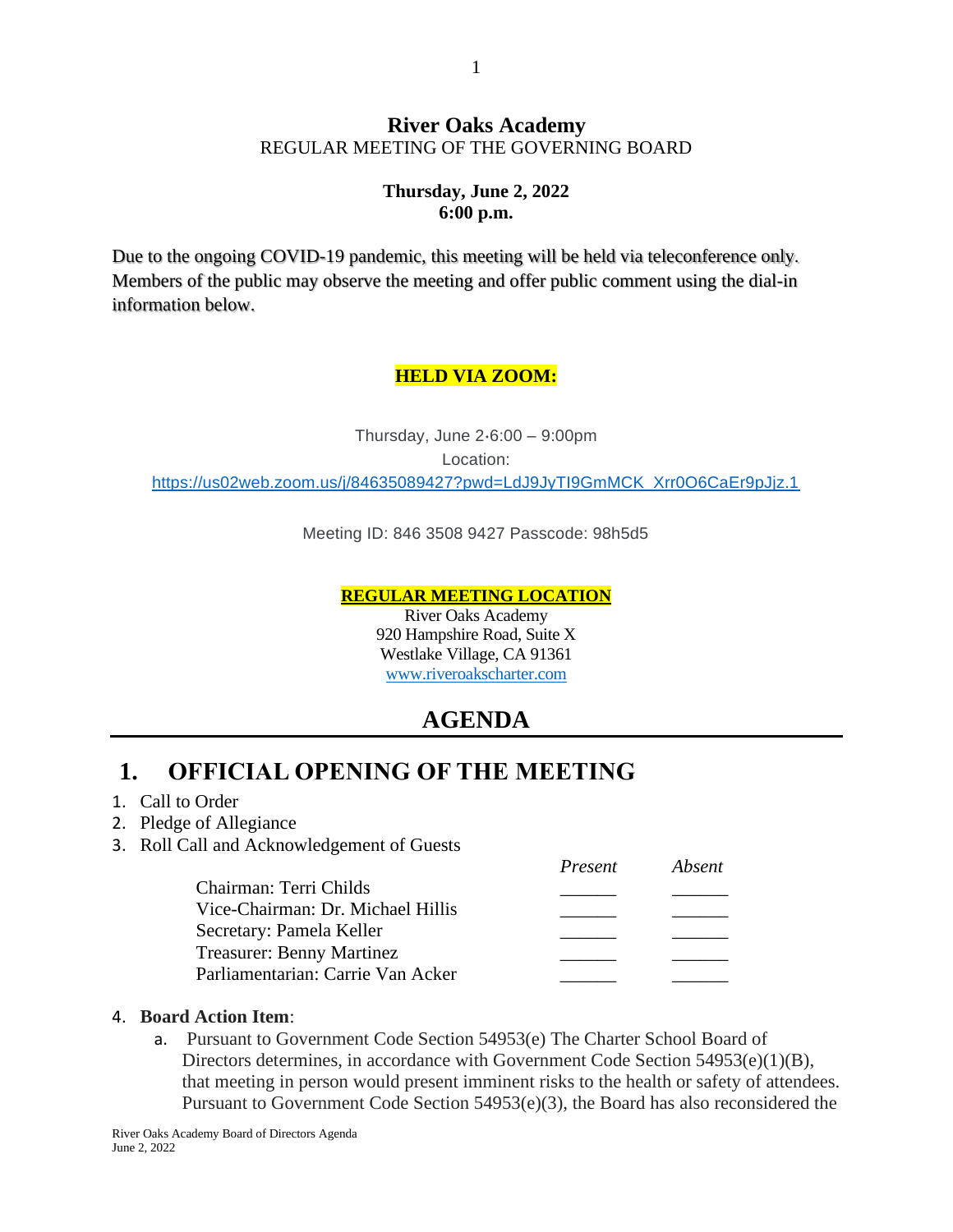circumstances of the State of Emergency declared by the Governor on March 4, 2020 and finds the State of Emergency continues to directly impact the ability of the Directors to meet safely in person and/or that State or local officials continue to impose or recommend measures to promote social distancing.

*Motion to: Made by: Motion is:*

Mission Statement - Mission Statement - Mission Statement - *River Oaks Academy is founded on the belief that all children are born with the capacity for life-long learning. Our mission is to help children find, nurture and sustain the passion that will lead to self-motivated, fulfilling, lifelong achievement, careers and relationships. To this end, we offer a non-traditional, TK-12 personalized-learning, independent study program.*

5. Emergency Additions to the Agenda

6. Motion to Approve the Agenda for June 2, 2022

*Motion to: Made by: Motion is:*

## **2. ORGANIZATIONAL**

## **3. PUBLIC COMMENTS**

*Citizens who would like to address the Board on any item on the Agenda may do so now or when the President requests comments from the Public as the Board is considering the item. This portion of the Annual Board meeting is set aside for members of the audience to make comments or raise issues that are not specifically on the agenda. These presentations, both during open and agendized topics, are limited to three (3) minutes per presentation and the total time allotted to non-agenda items will not exceed fifteen (15) minutes.*

### **4. INFORMATION AND DISCUSSION ITEMS**

*These items are presented to the Board for information only and are not subject to action at this meeting. These items may be added to a future meeting for action by the Board.*

- 1. Budget Committee Informational (10 min)
- 2. Teacher's Report Informational (10 min)
- 3. Oxnard Resource Center Report—Informational (10 min)
- 4. Student Report Science Project Presentation--Informational (10 min)
- 5. Career Pathways Report Informational (10 min)
- 6. High School Guidance Counselor Report—Informational (10 min)
- 7. SEL Report—Informational (10 min)
- 8. Universal Prekindergarten Implementation Plan INFORMATION/DISCUSSION (10 Minutes)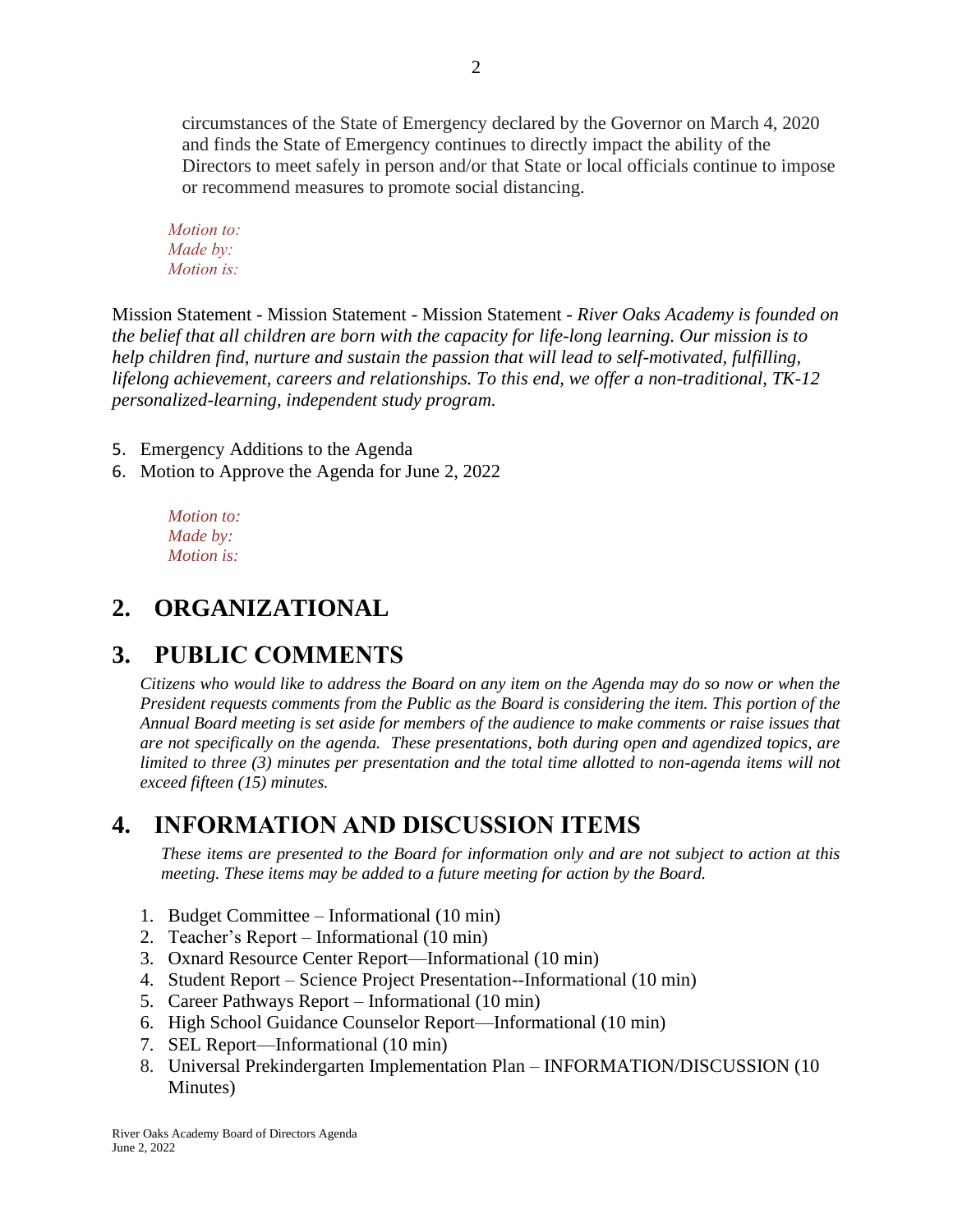a. The CDE has established the Universal Prekindergarten (UPK) Planning and Implementation Grant. This grant requires River Oaks Academy Charter to establish a plan for how all children in the attendance area of the River Oaks Academy Charter will have access to a learning programs the year before kindergarten that meets the needs of parents. In accordance with EDC 8281.5 River Oaks Academy Charter is bringing our UPK plan to the board for consideration and as an information item.

### **5. REPORTS**

- 1. President's Report
- 2. Individual Board Member Report
- 3. Director's Report
- 4. BSA Report
- 5. VCOE Report

## **6. CONSENT AGENDA ITEMS**

*Actions proposed for the Consent Agenda are items consistent with adopted policies and approved practices of River Oaks Academy and are deemed routine in nature. The Board will be asked to approve all of the Consent Agenda items by a single vote unless any member of the Board or the Public asks that an item be removed from the Consent Agenda and considered and discussed separately.*

- 1. Consideration to approve the May 5, 2022 Minutes
- 2. Consideration to approve the April 26, 2022 Minutes of the Budget Committee Meeting
- 3. Consideration to approve the ROA Financial Statement
- 4. Consideration to approve the ROA Board Report of Purchase Orders
- 5. Consideration to approve the ROA Board Report of Commercial Checks
- 6. Consideration to approve the ROA PAC Transaction Detail Report

# **7. ACTION ITEMS**

1. Review, Discussion, and Approval of River Oaks Academy Charter School's LCAP for 2022-2023 (Local Control Accountability Plan) and the Local Control Funding Formula (LCFF) Budget Overview for Parents. Charter Schools are required to develop, adopt, and annually update a three-year LCAP, using the template adopted by the California State Board of Education. The LCAP identifies how schools address the State's priorities and metrics, and how expenditures are in accordance with statutes. The LCAP includes a description of the annual goals for each student group for each state priority and for the local priorities identified by the governing board. A presentation of the Local Performance Indicators is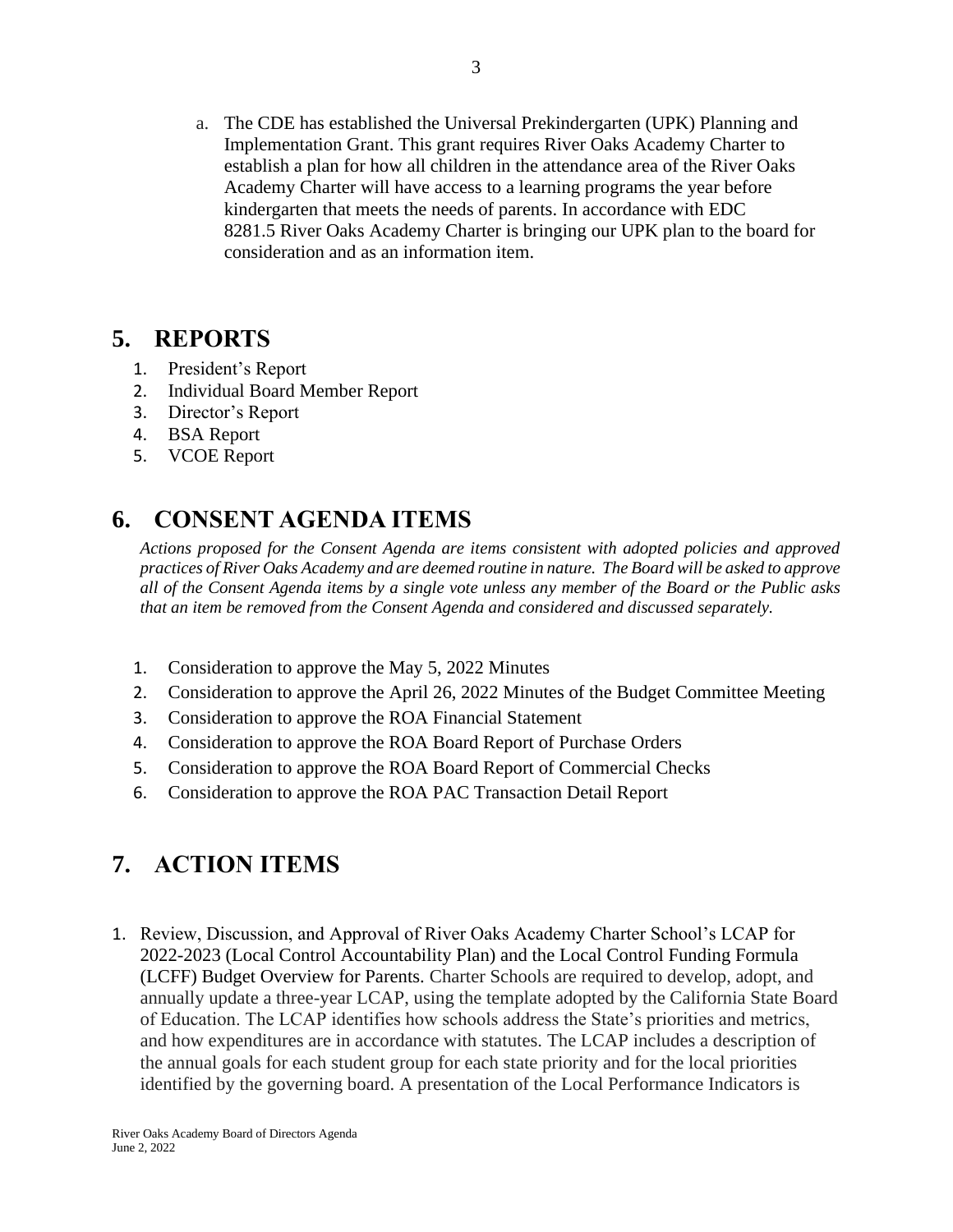included in the presentation as a non-consent agenda item in conjunction with the adoption of the LCAP.

The following assembly of the documents has been followed:

- a. LCFF Budget Overview of Parents
- b. Supplement to the Annual Update to the 2021-22 LCAP
- c. Plan Summery
- d. Engaging Educational Partners
- e. Goals and Actions
- f. Increased or Improved Services for Foster Youth, English Learners, and Low-income students
- g. Action Tables
- h. Instructions

| <i>Public Comments:</i> |
|-------------------------|
| <b>Motion to:</b>       |
| Made by:                |
| <b>Motion is:</b>       |

2. Review, Discussion, and Approval of River Oaks Academy Charter School's 2022-23 Adopted Budget (Rudy)

*Public Comments: Motion to: Made by: Motion is:*

3. Review, Discussion, and Approval of 2022-23 Proposition 30 Spending Plan (Rudy) a) Anticipated use of the 2022-23 Prop 30 Education Protection Account Funds.

*Public Comments: Motion to: Made by: Motion is:*

4. Review, Discussion, and Approval of the 2022-23 Salary Schedules (Rudy)

*Public Comments: Motion to: Made by: Motion is:*

5. Review, Discussion, and Approval of a minimum of a 5% (2.5%) bonus for staff up to no more than 10% (5%). (Rudy)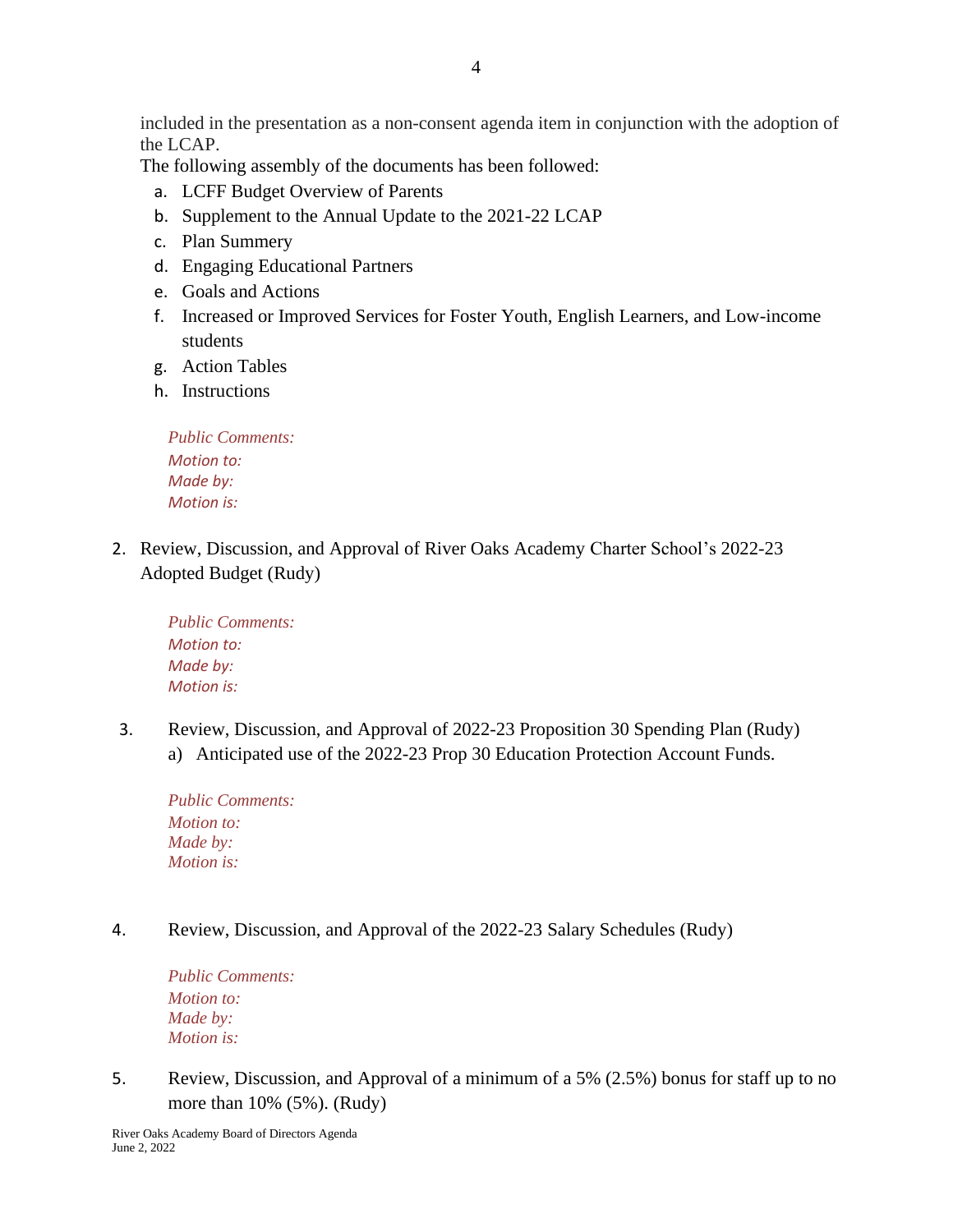a. We would like to propose a 5% (2.5%) up to 10% (5%) bonus for staff and depending on the funds available upon closing the 21/22 fiscal year. ROA staff has been working diligently throughout this pandemic and spent many hours above and beyond normal expectations to make sure ROA students were taken care of during the last 2 ½ years of the pandemic. We feel that ROA staff deserves to have that tremendous effort recognized.

*Public Comments: Motion to: Made by: Motion is:*

- 6. Review, Discussion, and Approval of the Local Agency Executive Compensation. (Rudy)
	- a) In accordance with SB 1436, the legislative body shall orally report a summary of a recommendation for a final action on the salaries, salary schedules, or compensation paid in form of fringe benefits of a local agency executive, as defined in subdivision (d) of Section 3511.1, during the open meeting in which the final action is to be taken.

*Public Comments: Motion to: Made by: Motion is:*

7. Review, Discussion, and Approval of the Agreement for Business Services between the *The Ventura County Schools Business Services Authority* and ROA; July 1, 2022-June 30, 2023.

a) This is our agreement for the services that the BSA (Rudy) renders.

*Public Comments: Motion to: Made by: Motion is:*

8. Review, Discussion, and Approval of the renewal our annual subscription of 20 licenses (good from 7/26/22 through 7/26/23) with Time4Learning. Not to exceed \$5,100.00

*Public Comments: Motion to: Made by: Motion is:*

9. Review, Discussion, and Approval of the YMC revised and fully updated Title IX, Harassment, Intimidation, Discrimination, and Bullying Policy.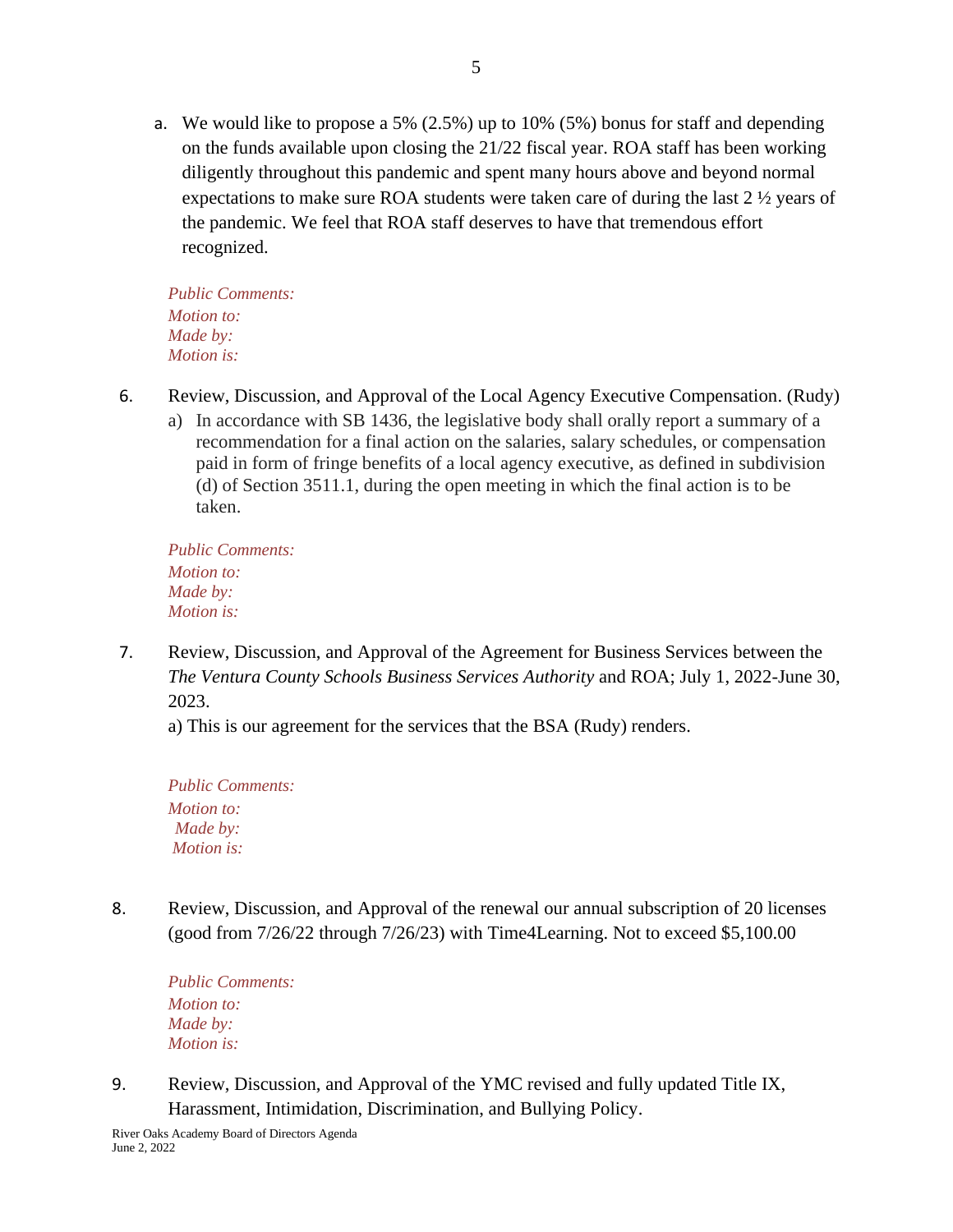a. This policy will also be on our website in compliance with Education Code section 221.61.

*Public Comments: Motion to: Made by: Motion is:*

- 10. Review, Discussion, and Approval of the annual year-end Board Resolutions and Resolution Memo. (Rudy)
	- a) Certification of Signatures for the Fiscal Year 2022-2023
	- b) Resolution 22-01; Authorization to Allow Appropriation/Budget Transfers; Fiscal Year 2022-23
	- c) Resolution 22-02; Appropriation of the Ending Balance to a Reserve
	- d) Resolution 22-03; Authorization for the Ventura County Office of Education to Make Budget Transfers

*Public Comments: Motion to: Made by: Motion is:*

11. Review, Discussion, and Approval of River Oaks Academy's 2020 Exempt Organization tax return as prepared by CliftonLarsonAllen LLP (our auditors). (Rudy)

*Public Comments: Motion to: Made by: Motion is:*

12. Review, Discussion, and Ratification of the renewal of our Liability and Worker's Compensation & Employer's Liability insurance with CharterSafe. Effective date: July 1, 2022-July 1, 2023. Not to exceed: \$66,332.00

*Public Comments: Motion to: Made by: Motion is:*

13. Review, Discussion, and Approval Parsec Education Service Agreement; not to exceed \$3,200.00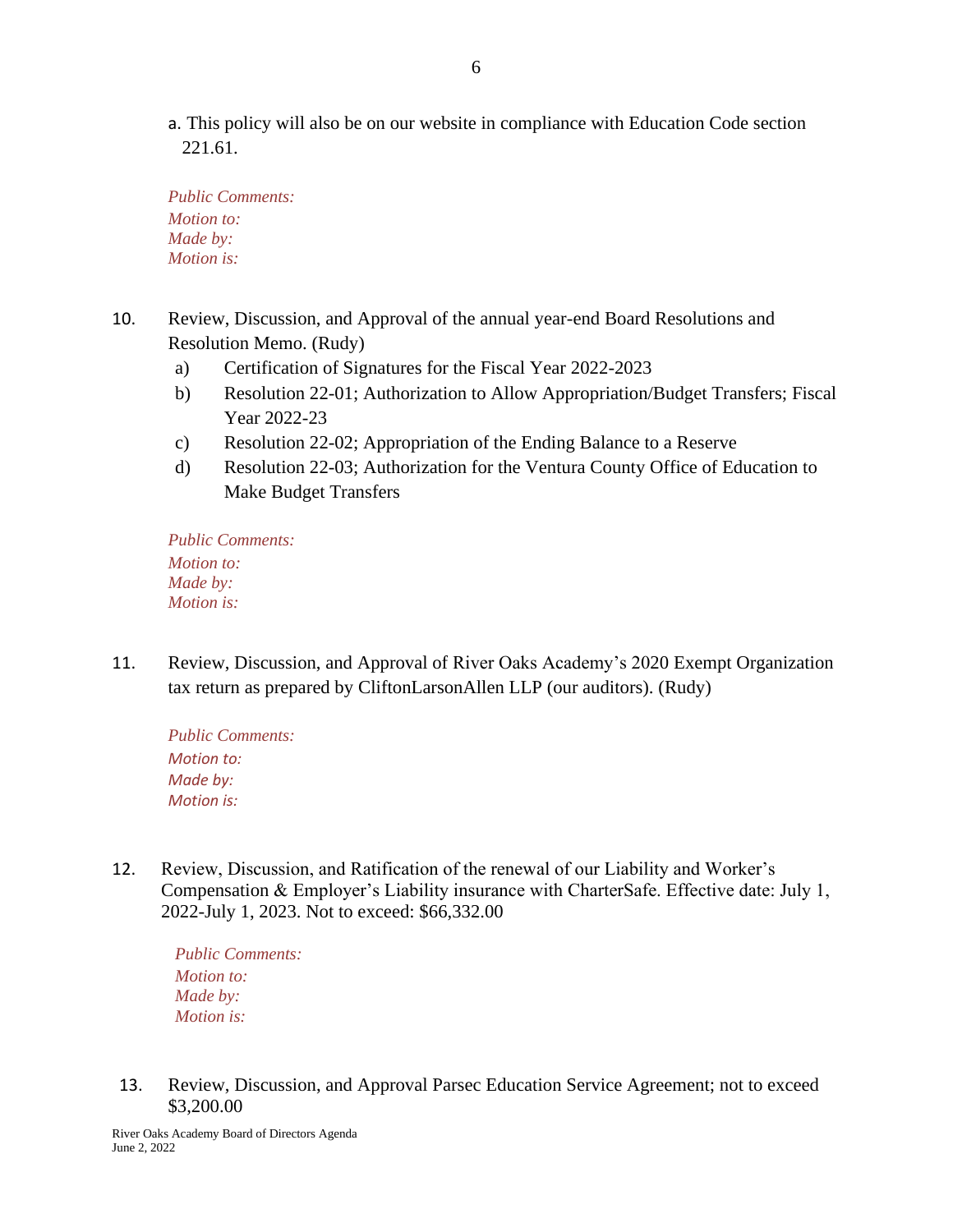a. This is the agreement with Eugene Park for the 22/23 school year to perform our testing data analytics using our CAASPP and i-Ready data. This report will help us analyze and evaluate the academic outcomes and drive and adjust support for our students for the 22/23 school year.

*Public Comments: Motion to: Made by: Motion is:*

14. Review, Discussion, and Approval of the resignation letter from Pamela Keller to leave her position as a River Oaks Board member, effective, June 3, 2022, with the June 2022 Board Meeting being her last one.

*Public Comments: Motion to: Made by: Motion is:*

15. Review, Discussion, and Approval of the parent nominated Board Member, Martha Mata, to replace Pamela Keller. Martha submitted her biography and the ROA parents voted by sending in their vote to Rudy at the BSA. Rudy tallied the votes. The Board is asked to approve the parent nomination.

*Public Comments: Motion to: Made by: Motion is:*

- 16. Review, Discussion, and Approval of the renewal with Securly; not to exceed: \$550.25
	- a. We use this subscription to track and monitor the use of our iPads, which we hand out to our students.

*Public Comments: Motion to: Made by: Motion is:*

17. Review, Discussion, and Approval of the 2022-23 calendar for the Office Assistant (Oxnard).

*Public Comments: Motion to: Made by: Motion is:*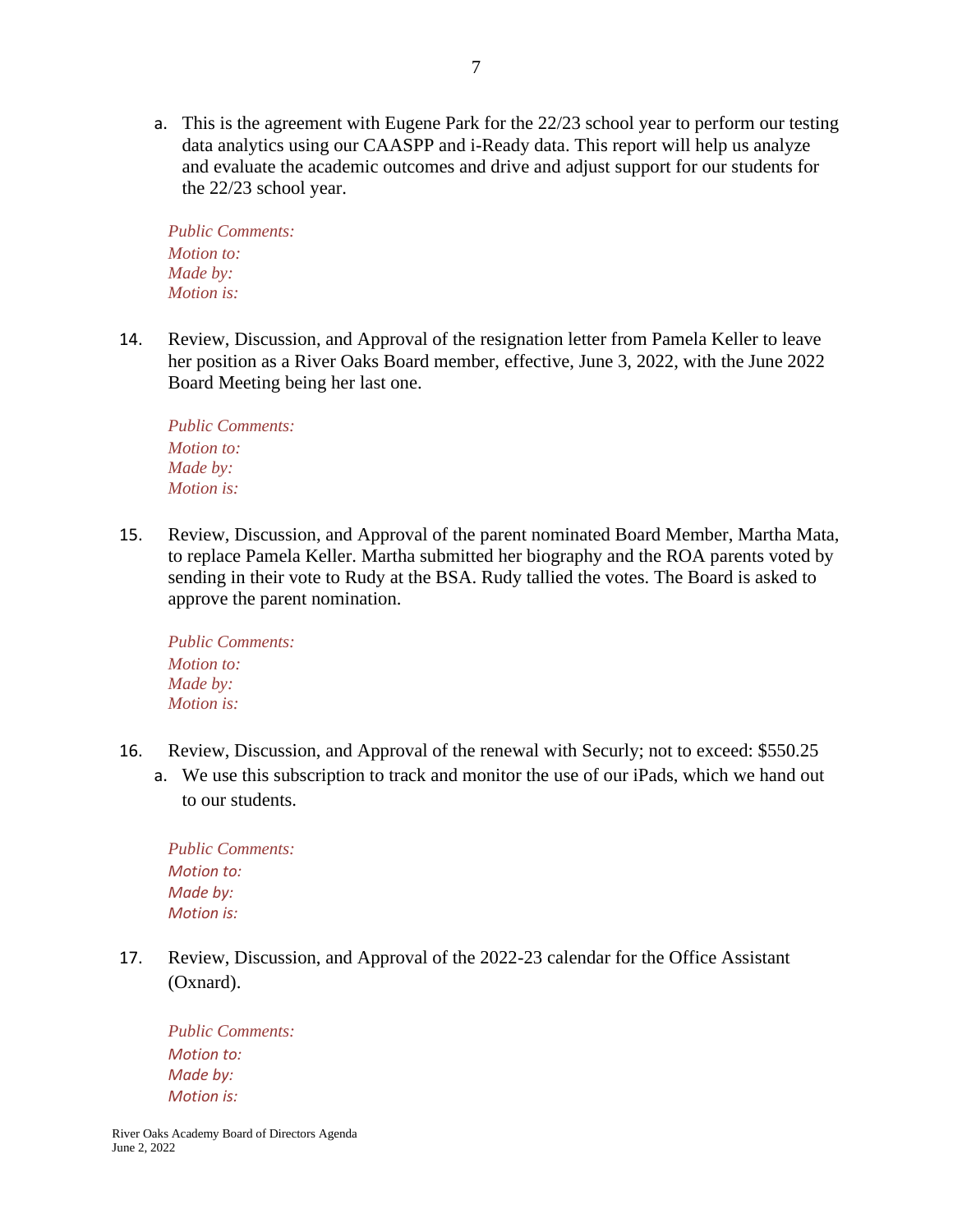- 18. Review, Discussion, and Approval of the River Oaks Academy 2022-23 School Year Calendar-Track B (revised).
	- a. This calendar started originally on June  $27<sup>th</sup>$ . However, we were advised by our auditor that we cannot start this track during the 21/22 fiscal year and hence have to move the start date to July 1 and extend it by 4 days in April to end on April  $5<sup>th</sup>$  to have the required 175 school days for this track as well.

*Public Comments: Motion to: Made by: Motion is:*

19. Review, Discussion, and Approval of the renewal of the following positions for the 2022- 2023 school year.

| Emp Id    | <b>Title</b>                       |
|-----------|------------------------------------|
| 151600009 | Teacher #1                         |
| 151600013 | Teacher #2                         |
| 151600002 | Teacher #3                         |
| 151600001 | Teacher #4                         |
| 151600003 | Teacher #5                         |
| 171800032 | Teacher #6                         |
| 171800034 | Teacher #8                         |
| 161700028 | Teacher #9                         |
| 181900036 | Teacher #10                        |
| 202100037 | Teacher #11                        |
| 151600017 | <b>Educational Facilitator #1</b>  |
| 181900035 | <b>Educational Facilitator #12</b> |
| 151600025 | <b>High School Counselor</b>       |
| 212200001 | <b>Office Assistant</b>            |
| 192000037 | <b>Educational Facilitator #14</b> |
| 192000038 | <b>Educational Facilitator #15</b> |
| 192000039 | <b>Educational Facilitator #16</b> |
| 192000049 | <b>Educational Facilitator #17</b> |
| 192000050 | <b>Educational Facilitator #18</b> |
| 192000051 | <b>Educational Facilitator #19</b> |
| 192000052 | <b>Education Facilitator #20</b>   |
| 202100054 | <b>Administrative Assistant</b>    |
| 212200055 | <b>Education Facilitator #22</b>   |
| 212200056 | <b>Education Facilitator #23</b>   |
| 212200057 | <b>Education Facilitator #24</b>   |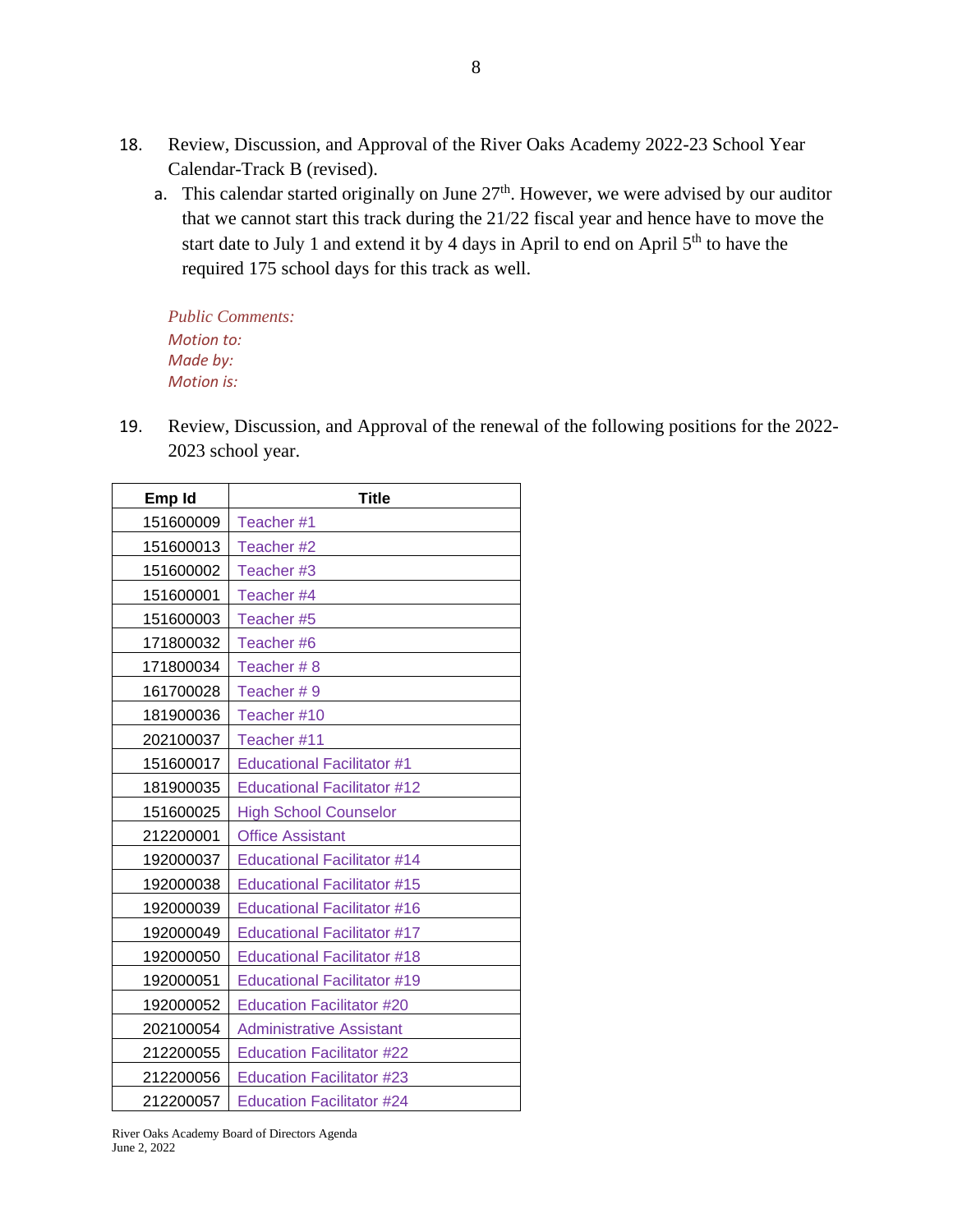| 212200060 | <b>Counseling Intern</b>    |
|-----------|-----------------------------|
| 212200059 | Educational Facilitator #25 |
| 192001001 | Tutor #1                    |
| 192001002 | Tutor #2                    |
| 192001003 | Tutor<br>#3                 |
| 192001004 | Tutor #4                    |
| 192001006 | Tutor #6                    |
| 192010008 | Tutor #7                    |
| 202110010 | Tutor #8                    |
| 20213001  | <b>SPED</b>                 |
| 20213003  | <b>SPED</b>                 |
| 20213004  | <b>SPED</b>                 |
| 20213005  | <b>SPED</b>                 |
| 20213008  | <b>SPED</b>                 |
| 20213011  | <b>SPED</b>                 |
| 20221001  | <b>SPED</b>                 |
|           |                             |

*Public Comments: Motion to: Made by: Motion is:*

### **8. CLOSED SESSION**

## **During this meeting the Board may adjourn to Closed Session to review and consider the topics below:**

The Chair of the Board will report on actions taken during closed session.

### **9. OPEN SESSION ACTION ITEMS**

N/A

### **10. FUTURE AGENDA ITEM**

*These items are presented by the Board and are not subject to action at this meeting. These items may be added to a future meeting for action by the Board.*